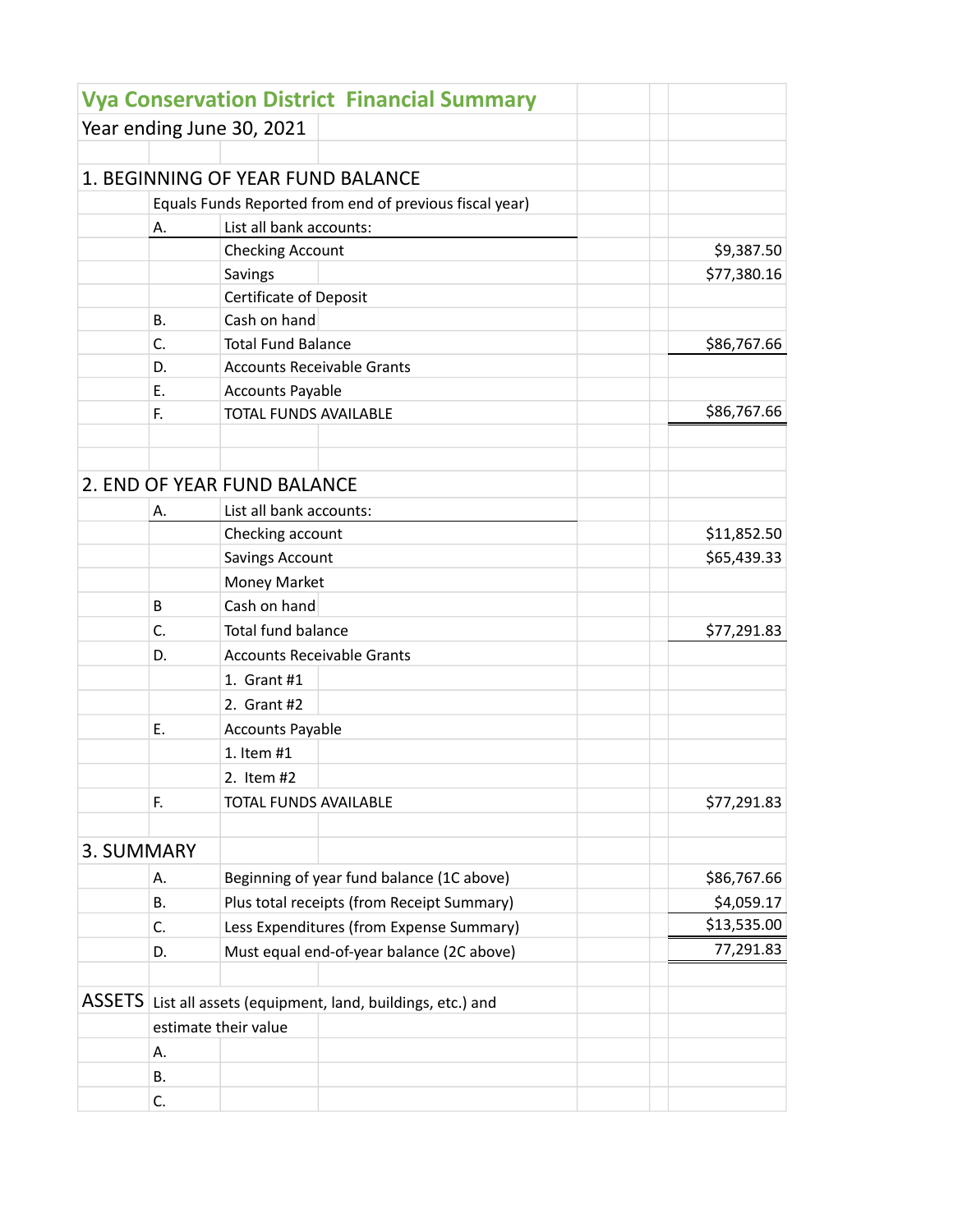| <b>Vya Conservation District Summary of Receipts</b> |            |  |  |  |  |  |  |  |
|------------------------------------------------------|------------|--|--|--|--|--|--|--|
| Year ending June 30, 2021                            |            |  |  |  |  |  |  |  |
| <b>Summary of Receipts</b>                           |            |  |  |  |  |  |  |  |
|                                                      |            |  |  |  |  |  |  |  |
| State funds                                          | \$4,000.00 |  |  |  |  |  |  |  |
| County funds                                         |            |  |  |  |  |  |  |  |
| City funds                                           |            |  |  |  |  |  |  |  |
| Other Government funds (specify)                     |            |  |  |  |  |  |  |  |
| Interest--CD, Savings, Checking                      | \$59.17    |  |  |  |  |  |  |  |
| Other sources of Income                              |            |  |  |  |  |  |  |  |
|                                                      |            |  |  |  |  |  |  |  |
|                                                      |            |  |  |  |  |  |  |  |
| TOTAL INCOME                                         | \$4.059.17 |  |  |  |  |  |  |  |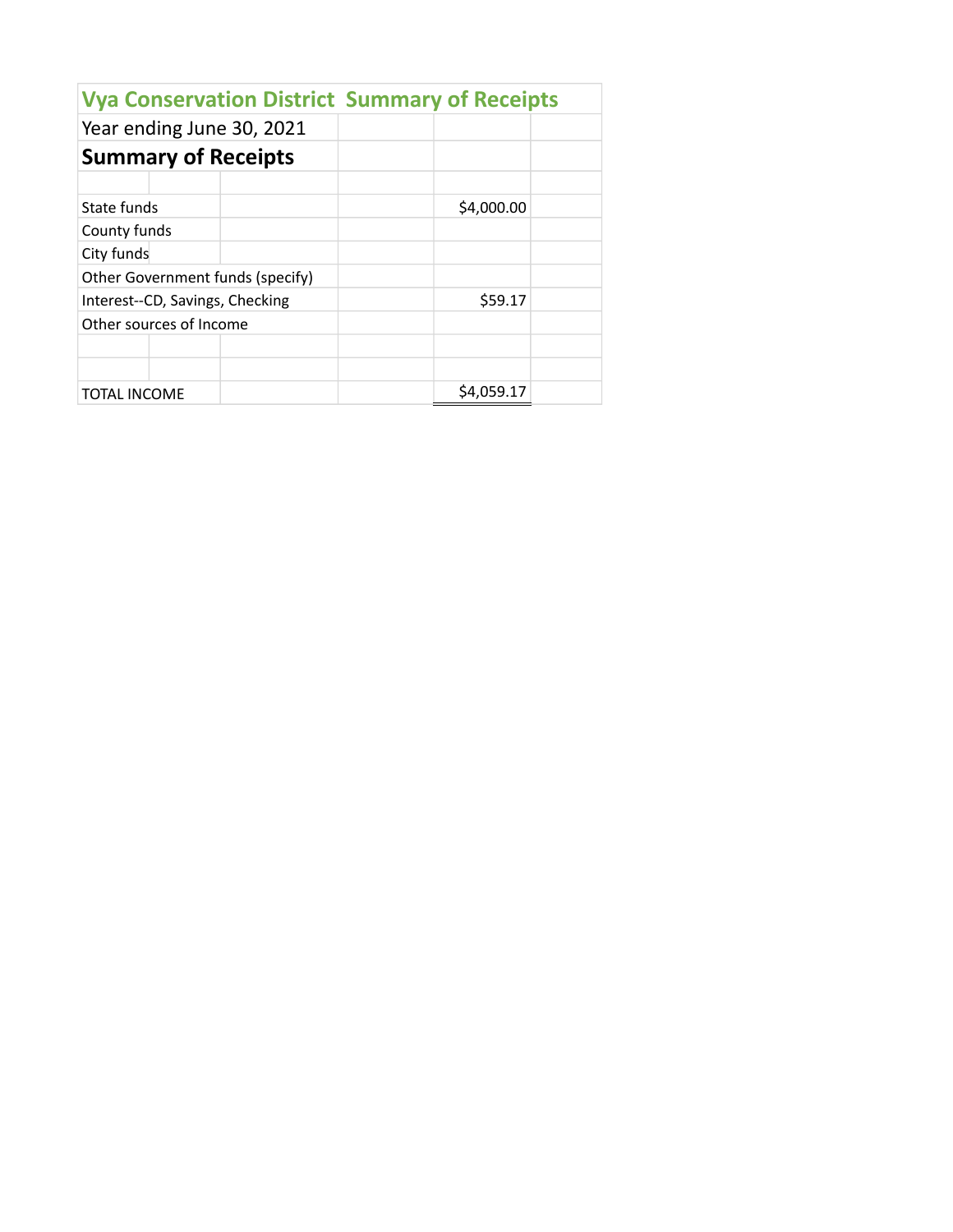| Year ending June 30, 2021                  |             |  |
|--------------------------------------------|-------------|--|
| <b>Summary of Expenditures</b>             |             |  |
|                                            |             |  |
| Contracted services                        | \$925.00    |  |
| <i>Insurance</i>                           | \$1,118.00  |  |
| <b>Education &amp; Information Expense</b> | \$800.00    |  |
| Dues--NvACD/NACD/NorthCalNeva              | \$600.00    |  |
| Cost Share payments                        | \$7,388.00  |  |
| Website fee.                               | \$204.00    |  |
| <b>BLM Weed Spraying</b>                   | \$2,500.00  |  |
| <b>TOTAL EXPENSES</b>                      | \$13,535.00 |  |